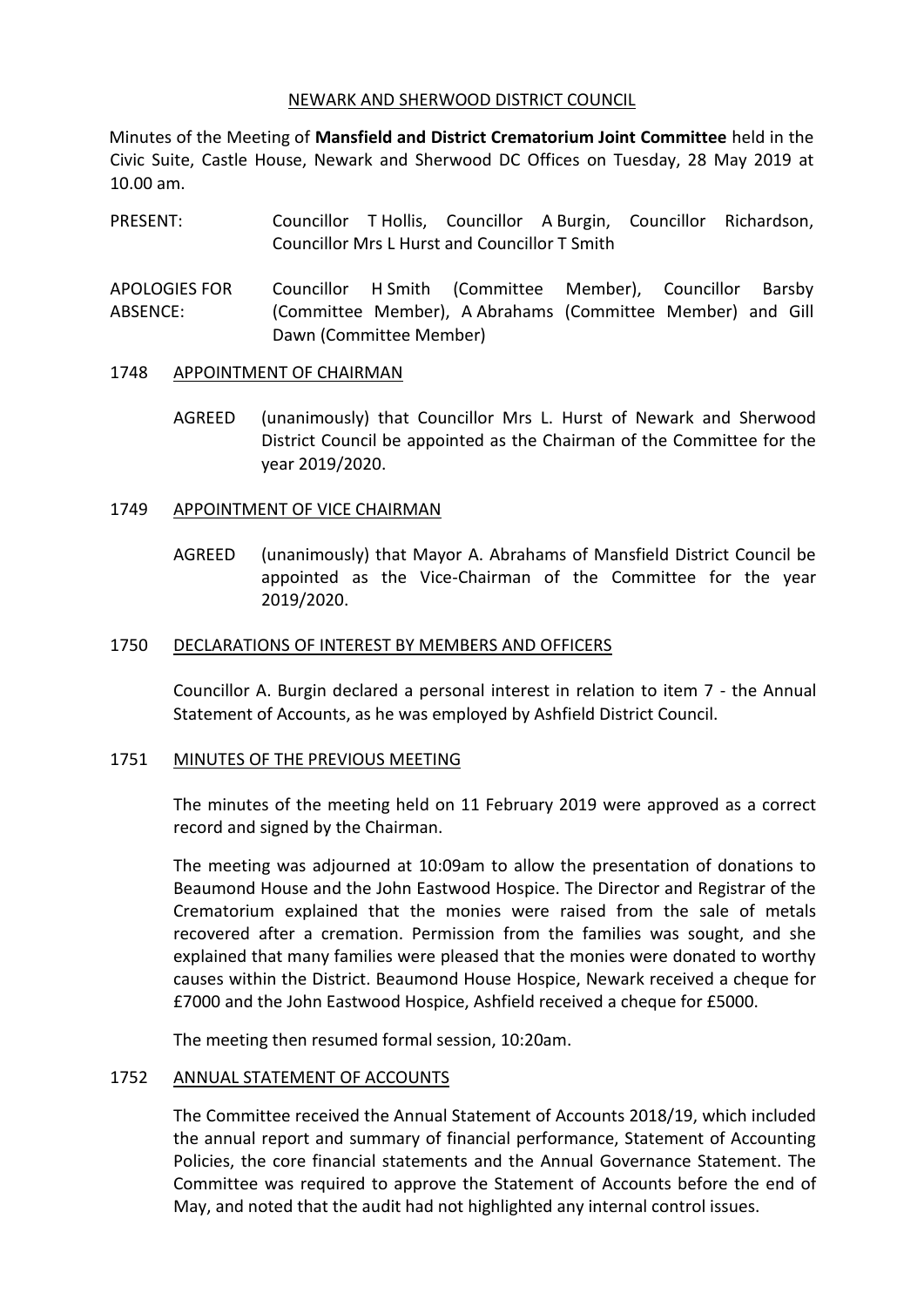The Committee considered the financial performance for the year, including variances between the budgeted and actual income and expenditure, noting the reduction in income to £172, 021, due to 215 fewer cremations taking place against the estimated number. Other variances included employee costs, premises costs, supplies and services and support services. The surplus distribution total was £800,308 and was divided between the authorities based on the number of cremations per authority area. Mansfield District Council received £378,786, Ashfield District Council received £364,220 and Newark and Sherwood District Council received £57,302.

In considering the 'usable' and 'unusable' reserves Members discussed the allocation of resources on cremation equipment and repairs, and the possibility of increasing the amount of advertising to increase usage of the facility, particularly in light of newer private crematorium in the local area. The Director and Registrar explained that resource was needed to ensure the Crematorium remained competitive in providing the same facilities and latest technologies that were available in the newer crematorium, however, she felt that some funeral directors who had initially moved away were now returning to the Mansfield and District Crematorium, which was in part due to offering longer service times and competitive prices. It was also important to maintain a rolling programme of repairs and improvements to ensure the life of the cremators and legal compliance with the mercury abatement equipment.

The Committee requested benchmarking information on the number of cremations and how this compared to the number of registered deaths.

AGREED that:

- (i) the Statement of Accounts as presented in Appendix A for the financial year 2018/2019 is approved;
- (ii) the 2018/2019 budgeted surplus distribution as detailed in Appendix A, page 8, 3.6, is approved;
- (iii) revenue budgets for equipment acquisitions £22,000, grounds maintenance £4,000 and books/publications £2,000 currently held in general reserves, to be carried forward into 2019/2020 is approved;
- (iv) the financial information provided in Appendix D and usage information provided in Appendix E, is for noting only; and
- (v) the cremation fee income in excess of the budgeted surplus for 2018/2019 totalling £35,991 is transferred to the Capital Fund, as approved at the JCC meeting held on 15 December 2017, is for noting only;
- (vi) the revenue expenditure for the CAMEO non-abatement fees for £51,535 previously approved to be financed from general reserves; is for noting only; and